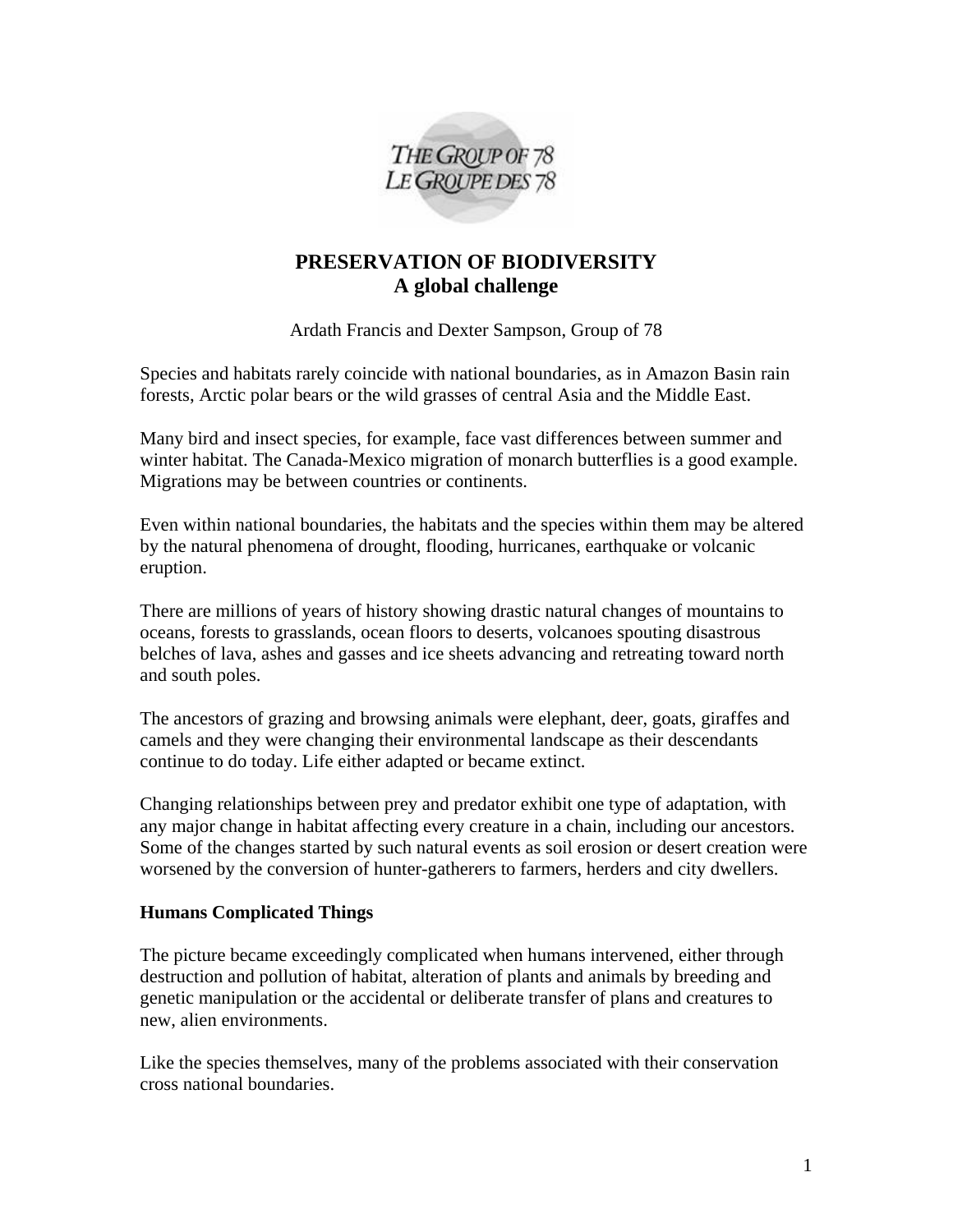North American habitat has been destroyed by imported species such as the weed purple loosestrife, the zebra mussels creating havoc in waterways including the Great Lakes, the beetle attacking elms or the fungus that has virtually wiped out American chestnut trees. European sparrows and starlings are blamed for crowding out native species.

Conversely, Europeans worry about North American nematodes attacking pine forests, Canada geese crowding out native varieties or contamination of food supplies by genetically-altered corn, canola and soybeans. Other examples abound.

Rabbits in Australia, scapie-infected cattle to Europe and Canada, acid rain from eastern Europe to Sweden or flowing both ways across the Canada-U.S. border, the nuclear fallout from the Chernobyl disaster or testing in the Pacific and elsewhere.

Or the killer records of the plague and smallpox, current AIDS and malaria disasters and fears created by the spread of recently-emerged pathogens such as the ebola or hanta viruses and antibiotic-resistant bacteria.

In an era of global travel and trade, only co-operative action internationally can control such problems and few would argue against efforts to eliminate those species causing the worst problems.

Conserving biodiversity today concerns essentially the less-harmful survivors of natural and human activities.

## **What To Do?**

The question is how much can be done about that conservation, by individuals, governments or international organizations.

The easiest to tackle are localized species whose habitats can be preserved if, for example, local governments control developers, polluting industries or farmers draining wetlands and saturating the soil with harmful chemicals.

Senior governments have to become involved in cases where it is necessary to close fishing areas to protect endangered species such as cod, curtail licenses to hunt bears or birds, curb logging or other threats to trees and flowers.

Non-governmental agencies may become involved in conservation efforts by pressure to shape legislation, such as the Species at Risk act, to protect the peregrine falcon.

But who is responsible when Atlantic salmon escape from West Coast fish farms to compete with Pacific salmon? And what about the thousands of snow geese destroying their habitat in northern Manitoba and elsewhere or the impact of Atlantic seals on cod stocks? Which species have priority?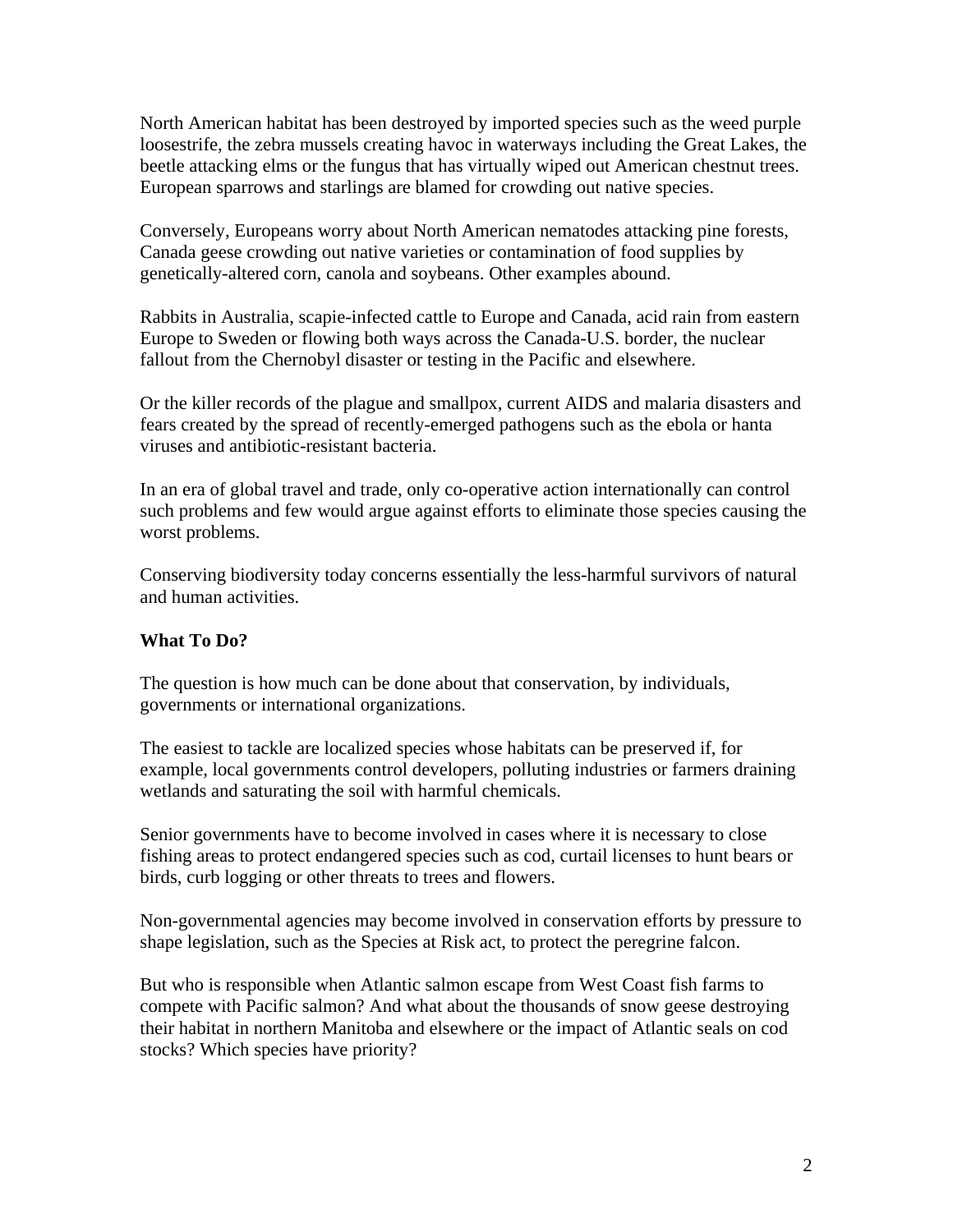International efforts go farther in regulation of species conservation and habitats across boundaries.

The International Joint Commission regulates Canada-U.S. boundary waters. The Migratory Birds convention is one of many co-operative efforts to protects birds and their habitats and the survival of whooping crane is one example. The Canadian Wildlife Service and American counterparts co-operate closely.

Globally, legislation exists against trade in ivory and skins of endangered animals. Most countries have a list of species that cannot be imported or exported and many developing nations recently have called for measures to protect native plants from exploitation by international pharmaceutical and biotechnology companies.

## **Control Far From Easy**

But biodiversity protection is far from easy.

Apart from smuggling, there exist many seemingly-impossible problems ranging from oil spills in international waters to contamination such as the recent chemical leakage on the Danube or clearance of old-growth forest by logging or fire set to gain farm land.

No one knows, for example, how many species have perished in recent wide-spread Indonesian fires and neither the government nor the international community has been able to do much about it.

Further, new rules may be needed to protect species such as the monarch butterfly. The monarch's Canadian breeding grounds may be endangered by fields of geneticallymodified corn, a claim far from proven. But its winter habitat in Mexican mountains is seriously threatened by illegal logging and the thousands of tourists drawn by the monarch's hibernation.

The monarch needs both habitats to survive.

Much of the activism to protect biodiversity on a world-wide basis has concentrated on areas where political pressure might be applied, perhaps because of the sheer size of the needed resources and political commitment. Reproductive technology is one such area.

Regulations now surround human embryology and animal cloning.

Governments now are actively involved in the question of patenting of the human genome when the full analysis of its structure is ready for release in the next couple of years. It seems likely that all sane governments will try to prevent manipulation of human genes for any purpose other than the control of disease or deformity.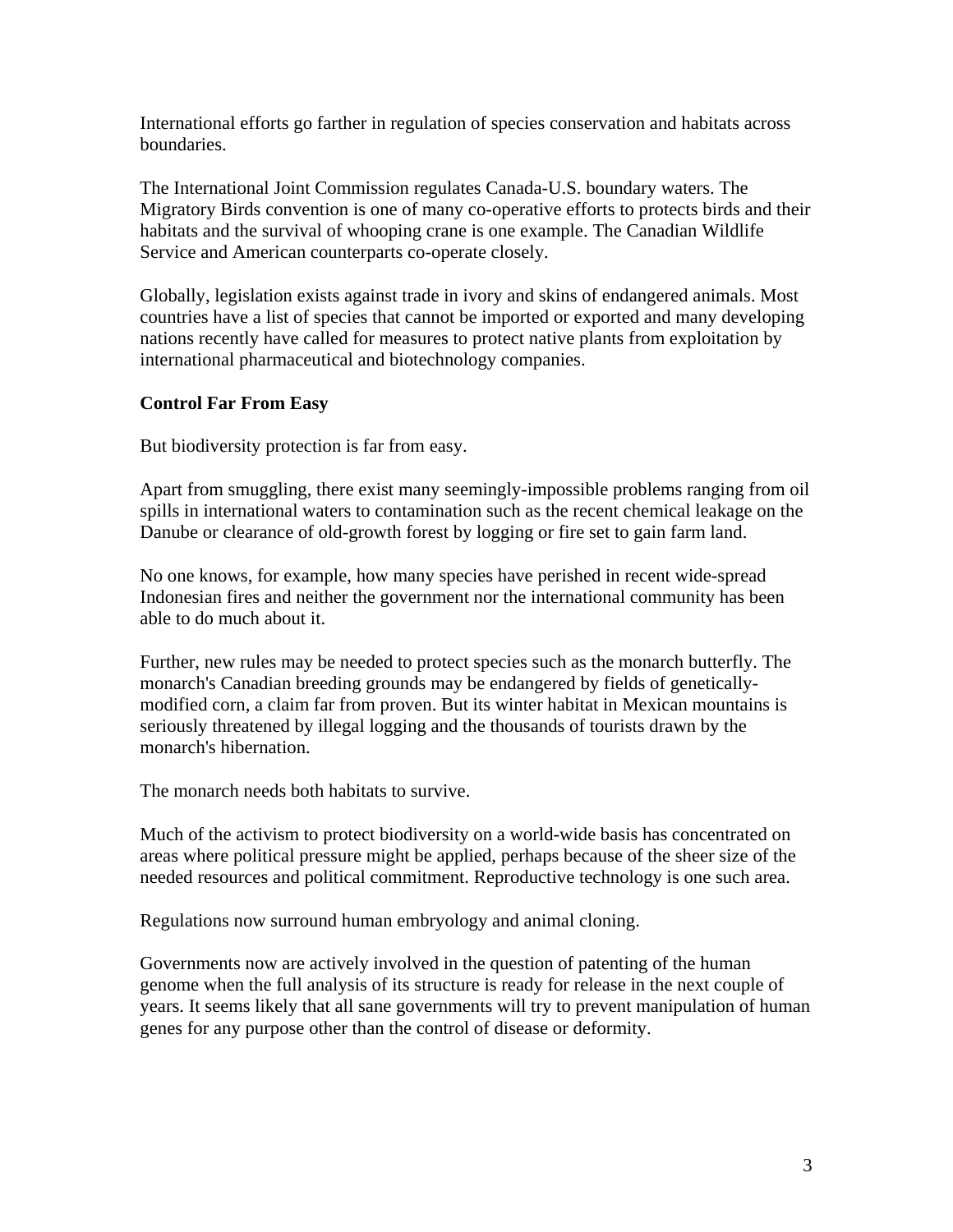Areas particularly subject to pressure from activists are the patenting of altered plant and animal genes, sometimes resulting in the destruction of animal laboratories or of experimental field or forestry crops.

These crops have received the most attention from the militant groups claiming to protect biodiversity on grounds that the escape of these crops into nature could create monster forms endangering natural species.

There is also the argument that most crops are modified for such "wasteful" purposes as animal fodder and are not needed in the human diet.

Particular attention has been directed at genetic modification of crops such as corn, canola, soya and potatoes to make them resistant to weeds, insects and fungi or to allow them to adapt better to climate change.

## **Fewer Farmers, More Food**

This is part of the ever-increasing pace of technological change in agriculture whereby fewer farmers maintain food supplies for an ever-increasing population.

Critics allege that such crops make the farmer dependent on the seed companies; that variability is sacrificed, particularly in Third World countries where several varieties of a food crop may be grown together to prevent the vulnerability of a monoculture; and that reducing the need now for insecticides or herbicides means an increased future need for those chemicals to deal with the evolution of super-resistant insects or diseases.

It has also been argued that the presence of, say, a fish gene in a "super tomato" can be a hidden danger to allergic consumers and that all genetically-altered food should be labeled.

The sharpest criticism has been directed at biotechnology companies such as Monsanto, which yielded to pressure to stop marketing seeds containing a so-called "terminator" gene. That modification prevents farmers from planting a second crop and forces them to buy new seed annually.

Consumers have been urged to boycott such crops and some European countries have banned their import despite a lack of evidence that they harm humans or animals.

For example, irrationality led Dutch authorities in 1997 to dispose of 12,000 tons of sugar after the discovery that some came from genetically-altered sugar beets-this despite the fact that sucrose sugar has the same chemical composition regardless of origin.

The question of crop diversity is, in fact, considerably more complicated than activists contend.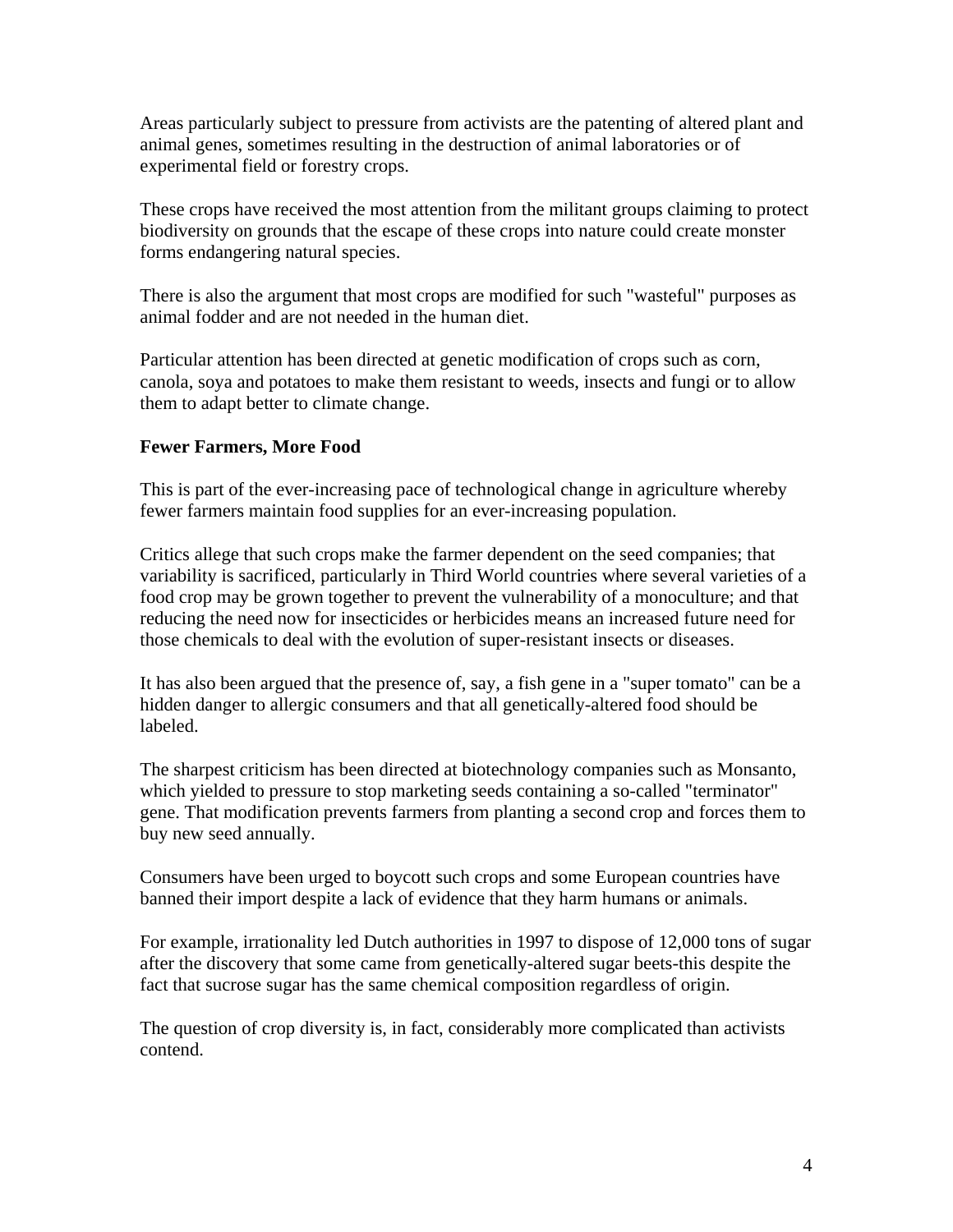Plants for millions of years have been naturally evolving defences against pathogens and animals and hybridizing as well. Farmers merely accelerated the process when they began cultivating food plants.

Almost every plant eaten today is the result of this process, whether developed by farmers of Middle East wheat, Andes potatoes, Mexican corn or Asian rice.

More recently, scientists at experimental farms have developed a superior spring wheat for northern climates, toxin-free canola and larger prolific rice varieties. Efforts continue to develop crop varieties adaptable to changing conditions using naturally-occurring traits in wild populations whenever possible or even reviving ancestral plants such as einkorn wheat and spelt.

Such breeding experiments may look for wild traits providing adaptation to cold or drought, resistance to disease or, in the case of crops such as cassava or peanuts, breeding out prussic acid or other toxins and breeding in helpful characteristics.

The use of alien organisms is minimal compared to reliance on traditional breeding material. This should be kept in mind.

## **Watch The Hybrids**

Virtually all food crops come from hybrids. Both natural and cultivated hybrids may be just as sterile as a genetically-modified plant. And if it is fertile, it may not breed true.

Those who believe a farmer who plants a highly-developed seed is being exploited by the company that sells the seed often forget that the farmer may prefer the greater certainty of a superior crop to the non-reliability of local hybrids. He may want to plant both as insurance against natural disasters.

If the superior seed can also lead to cutting the costs of herbicides or pesticides, those savings can balance the need to buy new seed each year,

If the farmer sees any adverse effects from his decision, he will change to something else. There are, in short, numerous tradeoffs involved whether the seed is the result of classic breeding experiments or has been genetically modified.

And with a growing trend toward the establishment of seed banks to preserve indigenous plant varieties, one can argue that agricultural practices present less of a threat to biodiversity than the enormous problems created by other human activities.

In the final analysis, the greatest threat to biodiversity continues to be the burgeoning human population, abetted by opposition to birth control by major religions or local cultures.